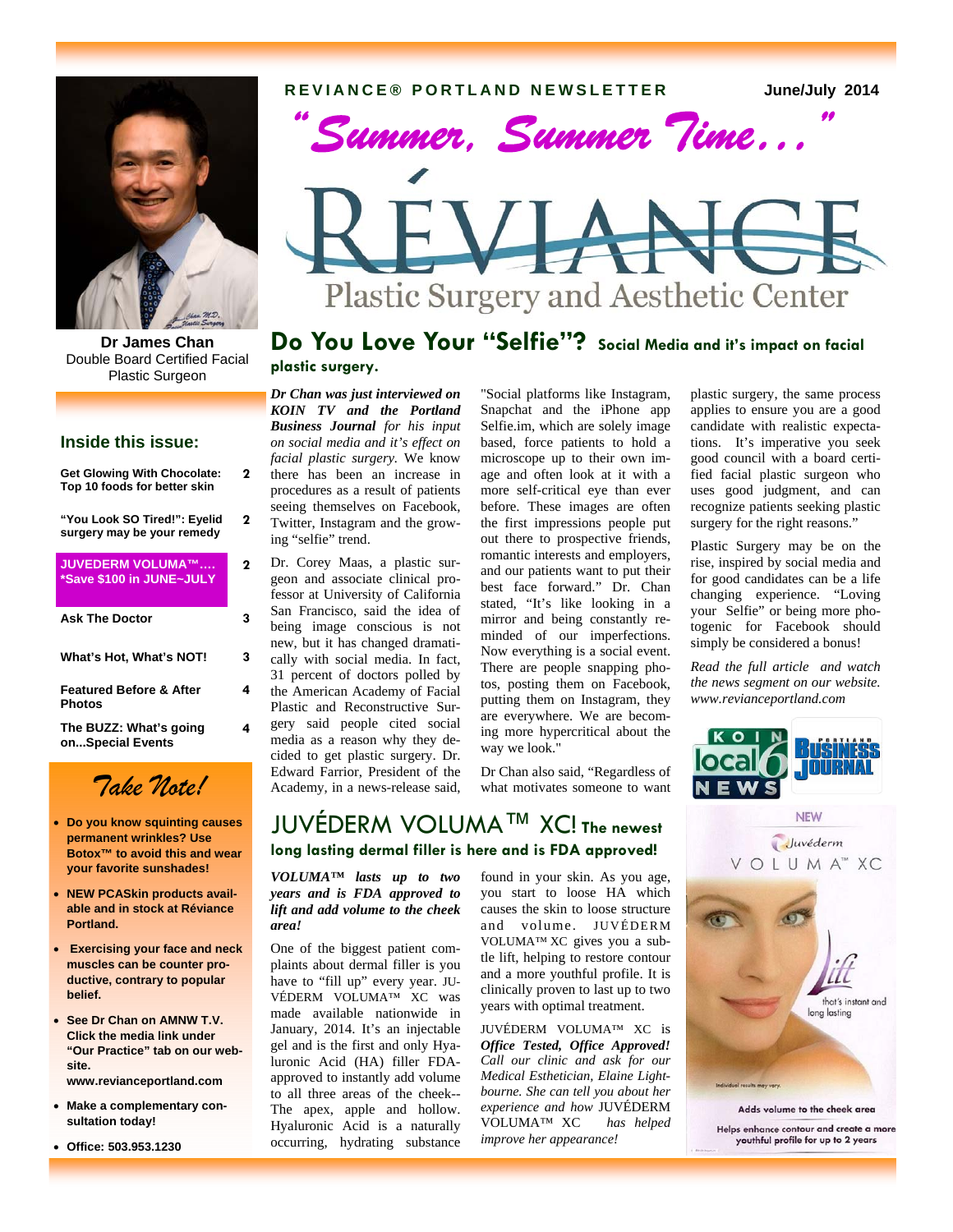Page 2



*HEALTY SKIN can make you look younger and while foods you eat can help, it doesn't replace a good skin care regimen. Our VIP Face Club Membership is just what the doctor ordered. Have healthier skin this year... starting this Spring and Summer!*

### **JUVEDERM VOLUMA®**

### **JUNE~JULY SPECIAL!**

Save \$100 on your second syringe. Mention "newsletter promo" when you call for a consultation or treatment appointment.

Office: **503.953.1230**

## **Get Glowing with Chocolate: Top 10 foods for better skin**

*WHAT? I can have chocolate and it's good for me?* What better excuse can you have to eat chocolate than for better skin? Here are the **Top 10 Foods** to eat for healthier skin this spring and summer.

**1 COCOA** hydrates your skin, making it firmer and more supple. Dark chocolate contains high levels of flavonols, a potent type of antioxidant. For maximum flavonol content, eat chocolate that's at least 70 percent cacao. A couple of squares a day should be enough to improve luminosity.

**2 YOGURT** prevent wrinkles! The protein you get from eating dairy helps skin become firmer, so it's more resistant to lines. Greek yogurt is especially beneficial. The protein content is often double that of regular yogurt! Eat a single serving daily to make your complexion smoother.

**3 POMGRANATES** protect because they're packed with polyphenol antioxidants. Polyphenols fight free radicals and regulate skin's blood flow, giving it rosiness. One pomegranate or a few glasses of juice daily should do the trick.

**4 WALNUTS** soften skin. Walnuts contain omega-3 essential fatty acids, which can improve skin's elasticity. The nuts are also loaded with copper, a mineral that boosts



collagen production. Snack on a handful of walnuts each day to improve your complexion's texture.

**5 PEPPERS** fight crow's-feet. Women who eat green and yellow vegetables regularly tend to have fewer wrinkles, especially around the eyes. Also, studies found that carotenoids -- the antioxidants in yellow and orange veggies -- can decrease skin's sensitivity to the sun.

**6 SUNFLOWER SEEDS** brighten up your skin. Loaded with vitamin E, sunflower seeds keep your skin supple by protecting its top layers from the sun. Eat a handful daily. A high essentialfatty-acid content makes sunflower seed oil a treat for parched lips when topically applied.

**7 KIDNEY BEANS** help zap pimples. They're high in zinc, and studies indicate a correlation between blemishes and low zinc levels. That may be because of zinc's healing properties. Have a four-ounce serving of kidney beans to help you stay in the clear.

**8 SOY** helps evens out your skin tone. Drink a latte with soy milk or eat edamame and you may get a clearer complexion. Soy contains minerals and proteins that have been shown to reduce hyper pigmentation. One cup a day should yield results.

**9 OATMEAL** may help you look younger. Steel-cut oatmeal is less processed than other varieties, so it retains more vitamins. Plus, it takes longer to break down in your body, which helps keep your blood sugar stable. This is important because studies found that spiked blood sugar elevates your body's level of androgens, hormones that can contribute to wrinkles.

**10 GREEN TEA** calms redness. It's very high in antioxidants, particularly one named EGCG, which is proved to reduce redness. Studies have also demonstrated that green tea helps fight inflammation. Sip at least one cup of green tea a day, and fight redness.

So, make your grocery list and start shopping for better skin. It's also said that red wine (resveratrol) is good for the heart. *Red wine and dark chocolate? Who wouldn't "glow" for that.*

*Source: Fitness Magazine™ 2014* 



*Upper Eyelid Surgery can be performed alone or combined with other procedures such as face lifts, skin resurfacing and Ultherapy.* 

### **CALL FOR A CONSULTATION 503.953.1230**

**"You Look So Tired!" Do co-workers, friends or family ask if you are tired, sad or even angry...and you're not? Upper eyelid surgery may be the solution to your dilemma.** 

The eye's are the window to the soul, they say. So, looking tired, angry or sad especially when you're not, means your eyes are not representing you fairly!

Upper eyelid surgery (Blepharoplasty) can take you from sad to happy, mad to glad in about one hour. It's a straightforward office procedure that reduces the amount of excess eyelid skin causing the problem. It has minimal risk and is performed using local anesthesia. Upper eyelid surgery has a high satisfaction rate because it changes the way



and youthful.

sition. We know science has *surgery... for the soul!"* 



people perceive your mood and proven, when we look better we enhances your appearance, mak-feel better. How our co workers ing you look refreshed, revitalized and family perceive us is important because we are human.

Upper eyelid surgery is not only So stop being sick and tired of for those who wish to correct age someone saying you look sick or related problems, it can also cor-tired. We are here to help improve rect asymmetry or a genetic dispo-the quality of your life. *-"Eyelid*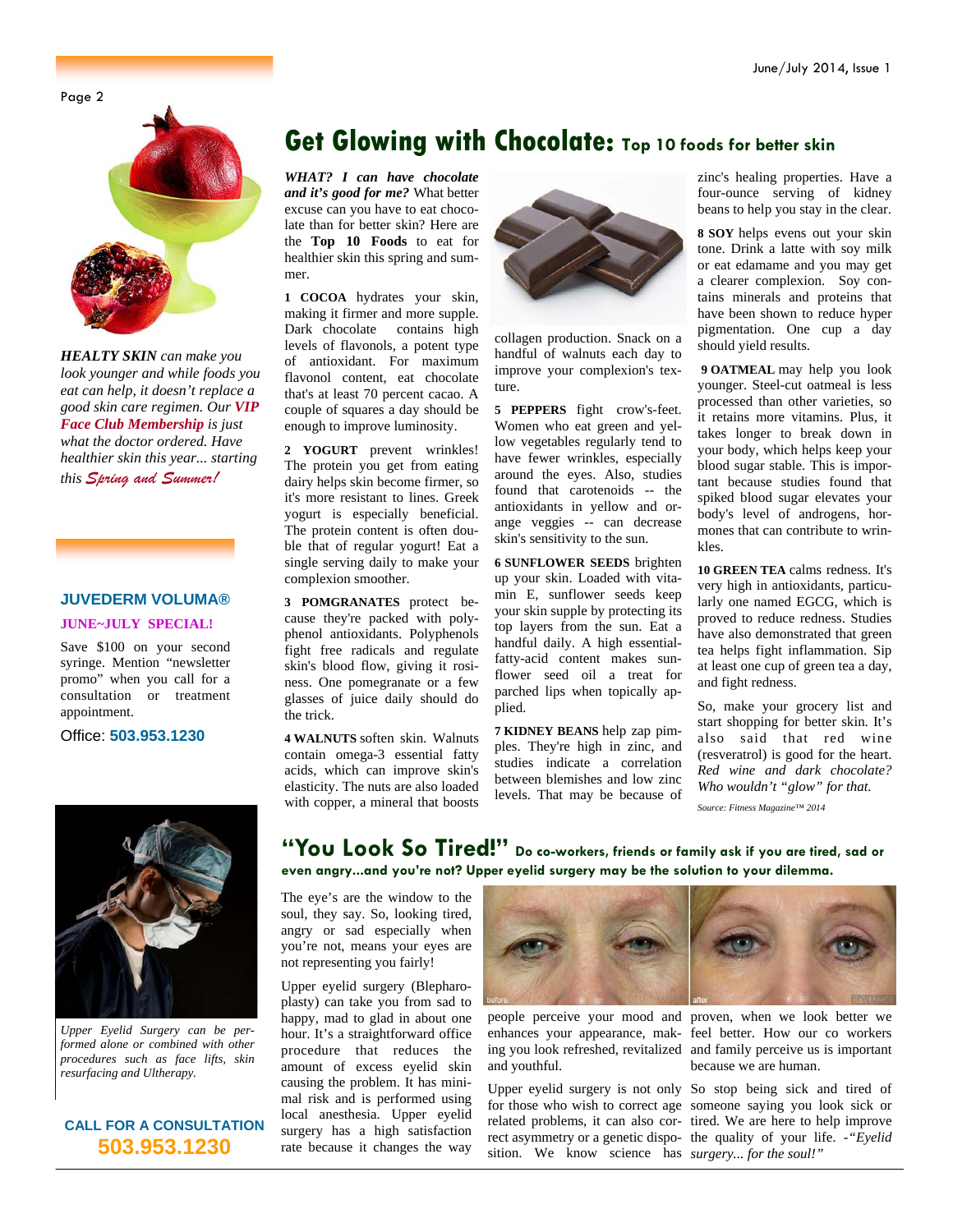Page 3

## **ASK THE DOCTOR**

**By Dr James Chan** 

**1. How long does it take before you can blink or close your eyes after upper eyelid surgery?** 

Following an upper eyelid surgery (Blepharoplasty), you should be able to blink and close your eyes immediately after surgery. You may temporarily have trouble closing your eye completely because of swelling—This usually lasts no more than 1-2 days. If this is not the case, I advise you to follow up with your surgeon. If you need a second opinion I would recommend seeing a Board Certified Facial Plastic Surgeon.

#### **2. Is it safe to go home the same day after a facelift?**

A rhytidectomy (facelift) in most cases can be done as an outpatient procedure without requiring an overnight stay. With that said, the decision depends on a number of factors and your particular doctor's recommendation. Most of my patients return home safely the same day and recover quite comfortably with a responsible family member, or licensed medical professional. I provide them with my personal cell phone number and have my patients return to my office the following day for reevaluation and post-operative dressing change. I recommend consulting with your local board certified facial plastic surgeon, prior to making your final decision. Your comfort level with your surgeon makes all the difference. You want someone you feel comfortable talking to and who will answer all of your questions. Also, credentials, education and experience are important considerations.

**3. Is CO2 Laser Skin Resurfacing good for acne scars and sun damage? There is a place that wants to charge me \$4000. Does this seem accurate?** 

1. Co2 laser is a wonderful treatment and is the best treatment for resurfacing the skin (fine lines and wrinkles/sun damage/hyper-pigmentation) providing you are a good candidate.

2. Lighter skin tones work best for optimal results. Darker skin tones increase the risks of demarcation. Also, multiple treatments are required because lower power levels are used.

3. CO2 Lasers are NOT created equally. The power of a machine can differ meaning you may need multiple treatments or, if the laser is strong enough one aggressive treatment could be enough.

4. There is no cure for acne scars, or any type of scar. A laser may soften the scar but, the scar will still remain present.

5. Costs range up to \$4000 but, be sure you are being treated by a physician using the best CO2 technology! Then it's worth every penny.

**4. When I smile my lower eyelids "bunch up" and my eye's look really small. Is there a way to fix this?** 

It depends on the texture and quality of your skin in this area. You might be a candidate for Botox with or without laser skin resurfacing. Occasionally, lower eyelid surgery can also improve this area but would require an evaluation to determine if you are a candidate.

#### **5. Can liposuction be done under the chin with just a local anesthesia?**

Yes. Liposuction under the chin can be performed under local anesthesia. Depending on the skin laxity, the loose skin under your chin may or may not contract back. You may need additional skin tightening treatments— I often combine liposuction with Ultherapy and have found this to help with the skin laxity. Depending on the amount of skin laxity, sometimes surgery is necessary. A consultation will help determine if you are a good candidate and if liposuction is right for you.

*Dr James Chan is a double board certified Stanford trained facial plastic surgeon. He is available for consultations Monday through Thursday. Call Réviance Portland for more information and scheduling opportunities.* 

*Office 503.953.1230* 

# **LOOKING TIRED**

Looking tired or sad is NOT hot! If your friends, family members or co-workers are bringing you a pillow and blanket...eyelid surgery may be right for you. Looking refreshed and rejuvenated is what's HOT.



**Dr James Chan**  Double Board Certified Facial Plastic Surgeon

*"Trust your face to a board certified facial plastic surgeon!"* 

"Ultherapy… See the beauty of Sound™... Lift, tone and tighten skin."



*ULTHERAPY is featured in Harper Bazaar Magazine, May 2014 "Ultrasound~ Ultherapy… It tightens without having to cut or do a face lift"*

## **WHAT'S HOT… WHAT'S NOT!**

# **ULTHERAPY®**

Ultherapy is STILL THE NUMBER ONE OFFICE TREATMENT! If you are a good candidate and want to non-surgically lift and tighten your face and neck, Ultherapy may be right for you!

# **HOT NOT!**

### **JUVEDERM VOLUMA™ XC**

Voluma™ is a NEW FDA approved dermal filler to lift and contour cheeks. If your profile is lackluster and your cheeks are falling flat...VOLUMA™ may be the solution! The BEST PART is Voluma™ last two years...Super Hot!